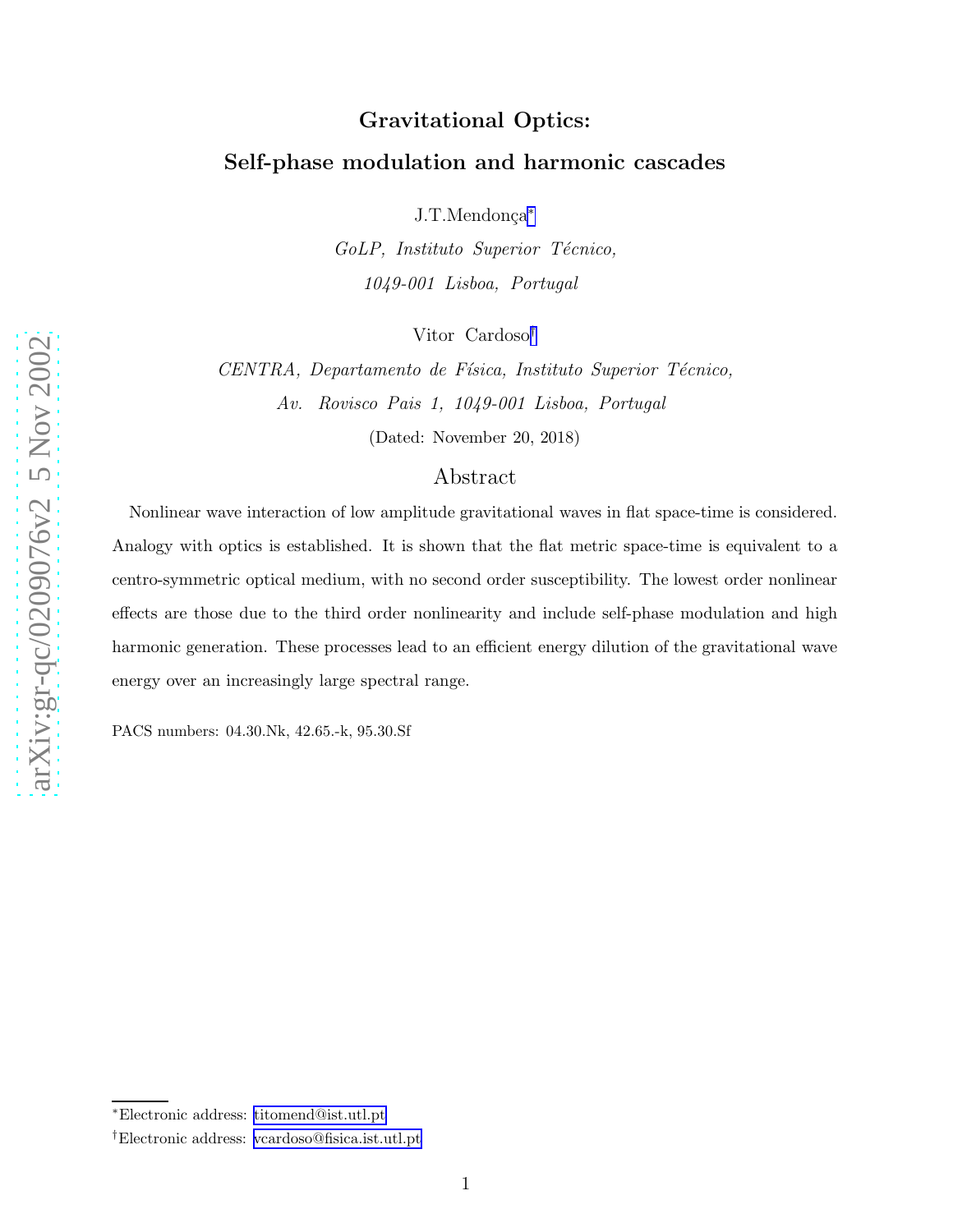#### I. INTRODUCTION

Gravitational radiation is a direct result of the theory of gravitation  $\ket{1, 2}$  and, even if not yet directly observed, its existence has been indirectly inferred from the change of orbital parameters in binary star systems[[3\]](#page-10-0). Potential gravitational wave sources [\[4](#page-10-0)] can emit intense and short bursts, such as collapsing massive binary stars or supernova explosions, and continuous waves of much lower amplitudes, such as stable binary stars or non-axisymmetric spinning stars.

It is well known that the Einstein's equation governing the gravitational field contains strong nonlinearities. The nonlinear effects will, of course, be more relevant to the short bursts, containing only a few cycles of radiation, and associated with the more catastrophic events. It is also known that nonlinear gravitational waves of the soliton type can be excited [\[5](#page-10-0), [6](#page-10-0), [7](#page-10-0), [8](#page-10-0)]. We have learned, however, from the more common situations of nonlinear optics[[9](#page-10-0)], that the excitation of solitons depends very critically on the balance between the dispersive and the nonlinear effects. Even if the gravitational solitons do not seem to display such a balance and behave much more like superpositions of linear waves [\[10\]](#page-10-0), they nevertheless correspond to particular solutions. And, with the exception of the soliton representation of cosmological solutions [\[11](#page-10-0), [12, 13\]](#page-11-0), which are pertinent to the large scale structure of the universe, it is very unlikely that solitons will spontaneously be excited by local gravitational wave sources.

It is therefore quite plausible in physical terms to consider the problem of gravitational wave-packets of arbitrary shape. This will be considered here. In order to understand their typical behavior, and to describe the main physical pictures of their spectral evolution, we concentrate here on the simplest possible situation: that of propagation in a flat space-time. We are not interested in the wave generation phenomena, for which there exists a standard powerful formalism[[14\]](#page-11-0) valid even in strongly curved regions, nor in the propagation of gravitational waves in strongly curved regions. Here we want to focus on regions far from the sources, where the background is approximately flat. This allows us to simplify considerably the problem but still retaining some important physical features. We will try then to establish clear analogies with the well known concepts of nonlinear optics. In particular, the nonlinear gravitational susceptibilities will be established and the nonlinear wave mixing processes will be considered. Explicit analytical solutions for the processes of self-phase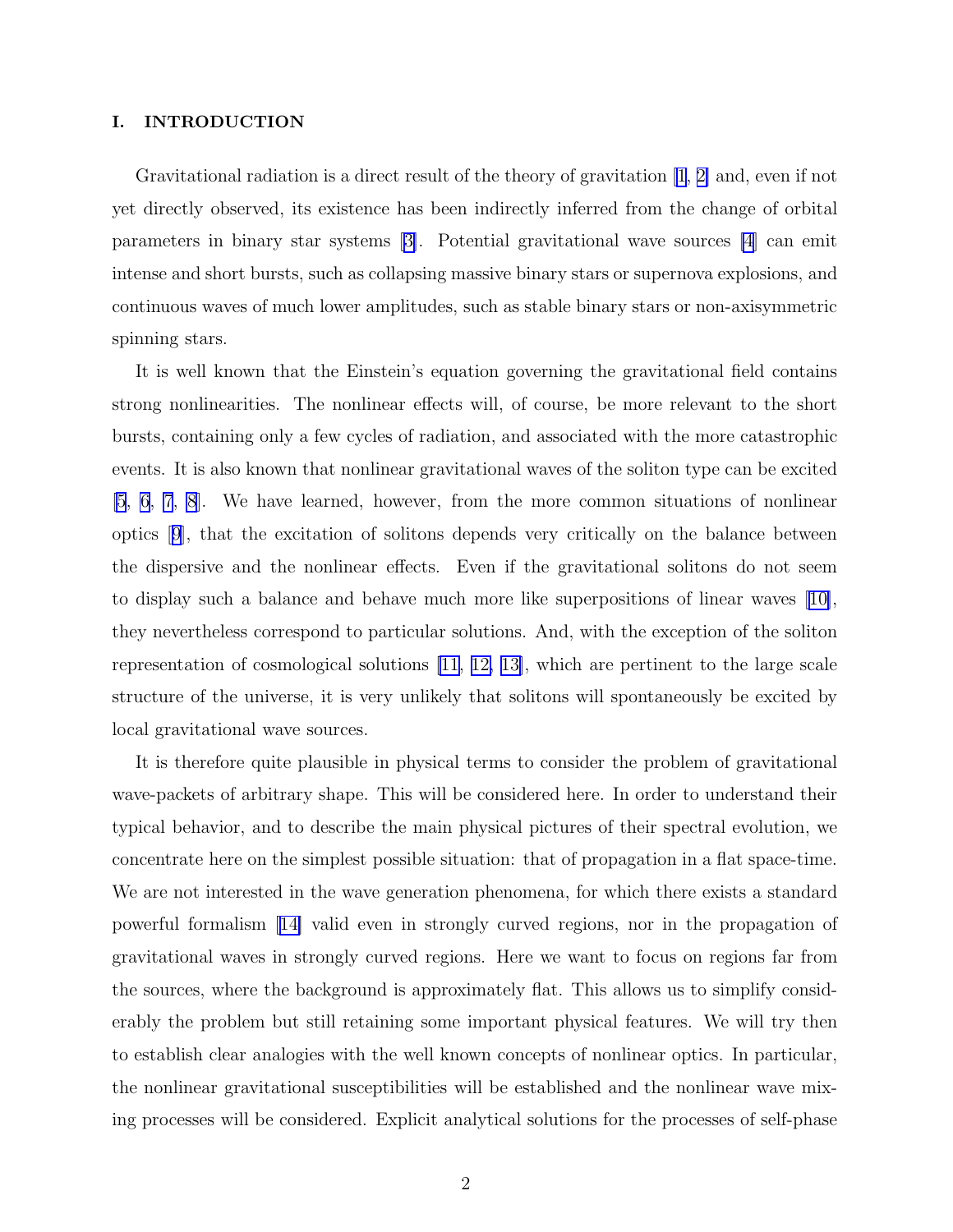<span id="page-2-0"></span>modulation and of high-order harmonic cascades will be derived.

### II. BASIC EQUATIONS

Einstein's equation for the gravitational field in the absence of matter is given by:

$$
R_{ik} = \Gamma_{ik,l}^l - \Gamma_{il,k}^l + \Gamma_{ik}^l \Gamma_{lm}^m - \Gamma_{il}^m \Gamma_{km}^l = 0,
$$
\n<sup>(1)</sup>

where the comma stands for ordinary derivative, and the Christofell symbols are determined by the derivatives of the metric tensor elements, according to:

$$
\Gamma_{ik}^l = \frac{1}{2} g^{lm} \left( \frac{\partial g_{mi}}{\partial x^k} + \frac{\partial g_{mk}}{\partial x^i} - \frac{\partial g_{ik}}{\partial x^m} \right). \tag{2}
$$

We are considering a flat space-time, perturbed by a small amplitude gravitational wave. This means that we can write:

$$
g_{ij} = \eta_{ij} + h_{ij},\tag{3}
$$

where  $|h_{ij}| \ll 1$ , and:

$$
\eta_{00} = 1 \quad , \quad \eta_{ii} = -1 \quad (i = 1, 2, 3) \quad , \quad \eta_{ij} = 0 \quad (i \neq j). \tag{4}
$$

In this case, we can write:

$$
R_{ik} = R_{ik}^L + R_{ik}^{NL},\tag{5}
$$

where the linear term is:

$$
R_{ik}^L = \frac{1}{2} \eta^{lm} \left( \frac{\partial^2 h_{mi}}{\partial x^l \partial x^k} + \frac{\partial^2 h_{mk}}{\partial x^l \partial x^i} - \frac{\partial^2 h_{ik}}{\partial x^l \partial x^m} - \frac{\partial^2 h_{ml}}{\partial x^k \partial x^i} \right). \tag{6}
$$

The nonlinear term  $R_{ik}^{LN}$  contains second, third and higher order nonlinearities. This means that, in principle, we can have three, four and higher wave mixing processes. Let us then write:

$$
R_{ik}^{LN} = R_{ik}^{(2)} + R_{ik}^{(3)} + \dots,\t\t(7)
$$

where we have, for the lowest order term: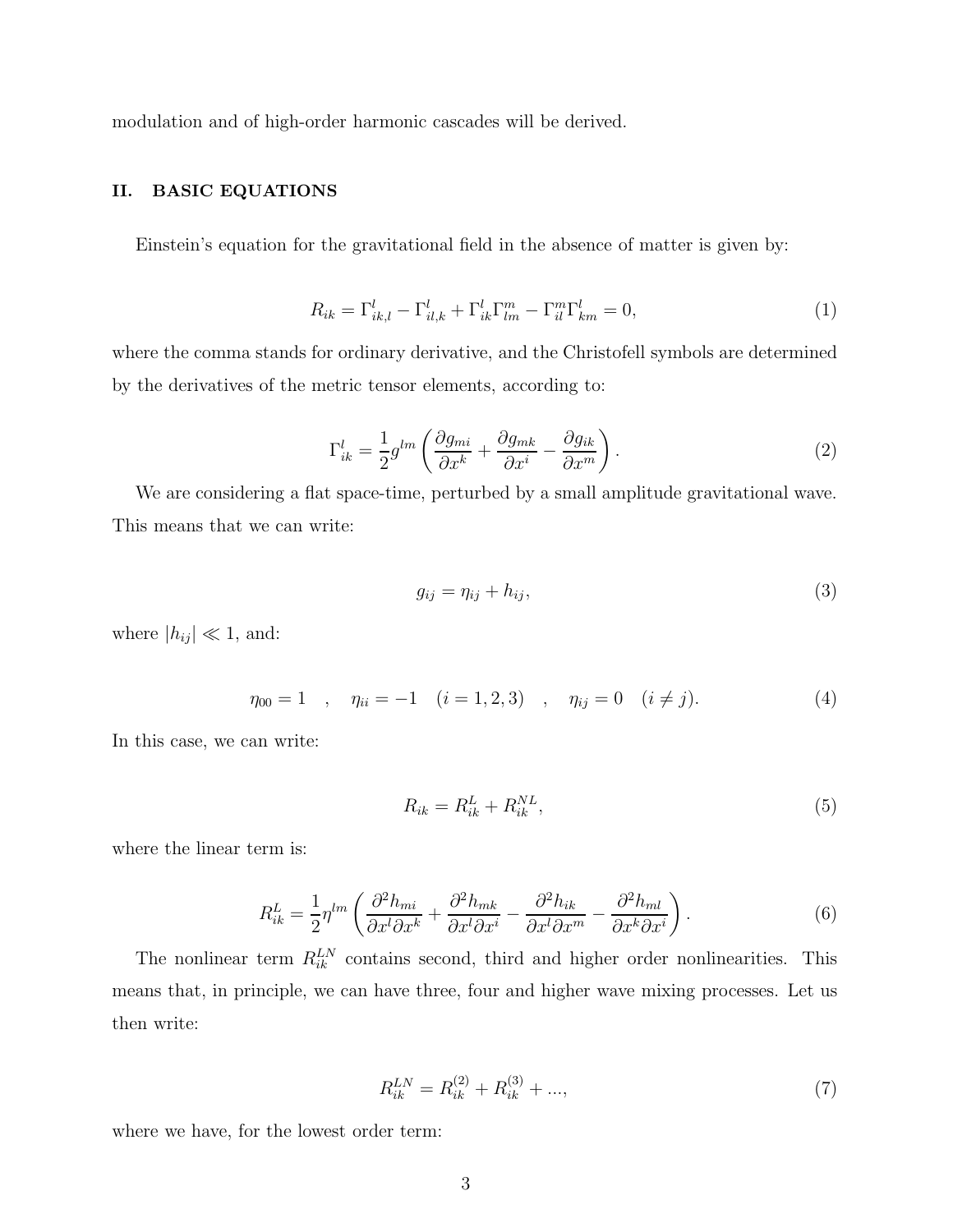<span id="page-3-0"></span>
$$
R_{ik}^{(2)} = \frac{h^{lm}}{\eta^{lm}} R_{ik}^L + \frac{\eta^{lp}}{h^{lp}} R_{ik}^{(3)} + \frac{1}{2} \left[ \frac{\partial h^{lm}}{\partial x^l} \left( \frac{\partial h_{mi}}{\partial x^k} + \frac{\partial h_{mk}}{\partial x^i} - \frac{\partial h_{ik}}{\partial x^m} \right) - \frac{\partial h^{lm}}{\partial x^k} \frac{\partial h_{ml}}{\partial x^i} \right].
$$
 (8)

The third order nonlinearities are contained in:

$$
R_{ik}^{(3)} = -\frac{1}{4} \eta^{nm} h^{lp} \left[ \left( \frac{\partial h_{mi}}{\partial x^l} + \frac{\partial h^{ml}}{\partial x^i} - \frac{\partial h_{il}}{\partial x^m} \right) \left( \frac{\partial h_{pk}}{\partial x^n} + \frac{\partial h_{pn}}{\partial x^k} - \frac{\partial h_{kn}}{\partial x^p} \right) - \left( \frac{\partial h_{pi}}{\partial x^k} + \frac{\partial h_{pk}}{\partial x^i} - \frac{\partial h_{ik}}{\partial x^p} \right) \frac{\partial h_{np}}{\partial x^l} \right].
$$
 (9)

We could go on to higher orders but as we assume  $|h_{ij}| \ll 1$ , these terms become less important. Furthermore, stopping at third order suffices, as we will show, to uncover some truly non-linear and interesting aspects of gravitation.

It is well known [\[2](#page-10-0)] that the linear term [\(6\)](#page-2-0) can simply be written as:

$$
R_{ik}^L \simeq -\frac{1}{2} \partial^\mu \partial_\mu h_{ik},\tag{10}
$$

where the d'Alembert operator is:

$$
\partial^{\mu}\partial_{\mu} = \frac{\partial^2}{\partial x^j \partial x_j} = \eta^{jn} \frac{\partial^2}{\partial x^j \partial x^n}.
$$
\n(11)

This means that we can write the nonlinear wave equation as:

$$
\partial^{\mu}\partial_{\mu}h_{ik} = 2\left[R_{ik}^{(2)} + R_{ik}^{(3)} + R_{ik}^{(4)}\right].
$$
 (12)

#### III. NONLINEAR WAVE COUPLING

Equation (12) predicts the possibility of several types of nonlinear gravitational wave coupling. This can be studied by assuming that several waves of the type:

$$
h_{ij}(n) = \epsilon_{ij}(n)a(n)\exp[iq_k(n)x^k],\tag{13}
$$

coexist in the same region of flat space-time. Here  $a(n)$  are slowly varying amplitudes,  $\epsilon_{ij}(n)$  are unit polarization tensors such that  $\epsilon_{ij}^* \epsilon_{ij} = 1$ , and  $q_k(n)$  are the four-wavevectors associated with the interacting waves  $n = 1, 2, 3...$ 

The total wave field, for real waves, will be given by: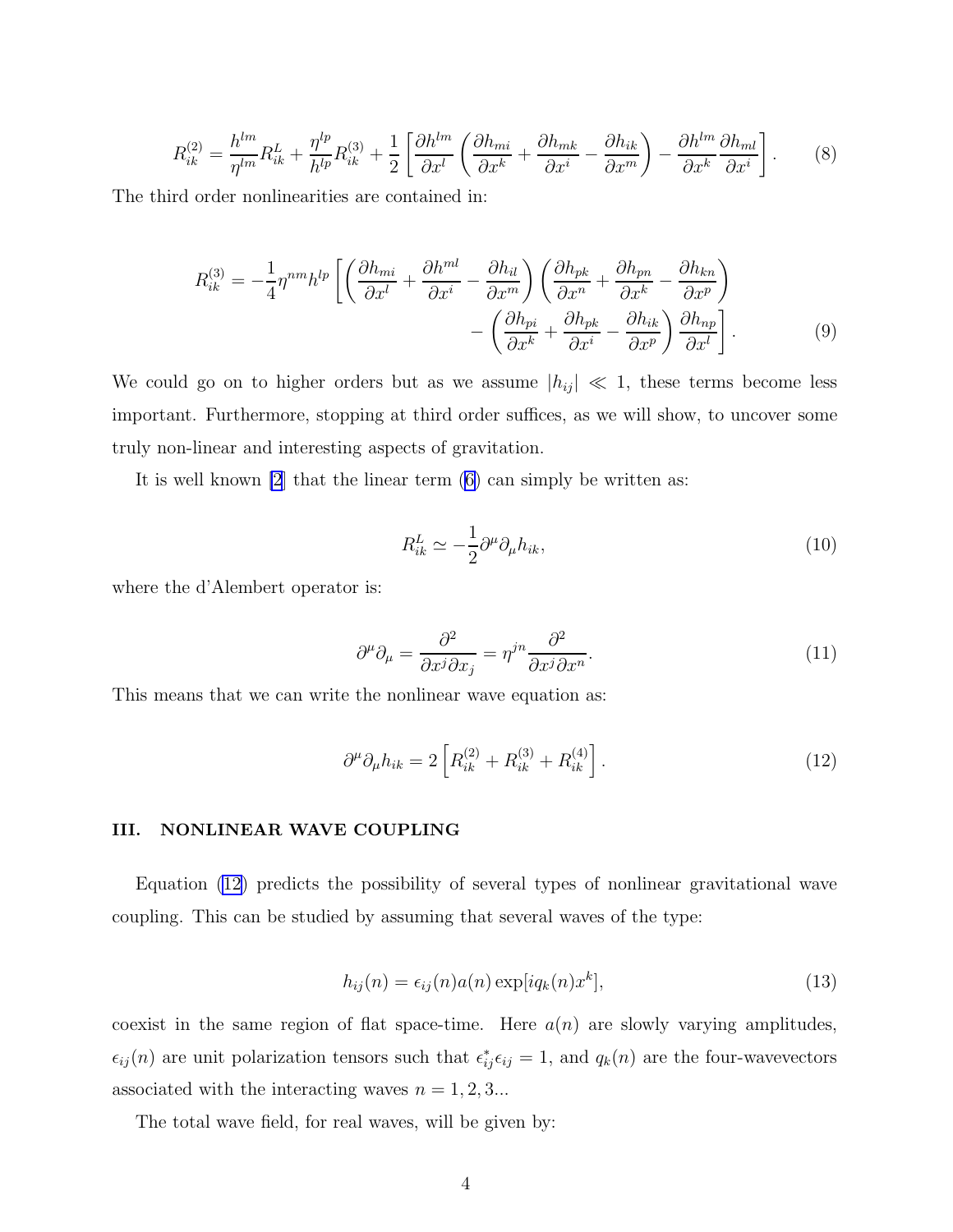$$
h_{ij} = \sum_{n} h_{ij}(n) + c.c.
$$
 (14)

<span id="page-4-0"></span>In order to determine the evolution of the amplitudes  $a(n)$ , we can construct envelope equation, by noting that:

$$
\partial^{\mu}\partial_{\mu}h_{ij}(n) \simeq \left(-q_k q^k + iq_k \frac{\partial}{\partial x_k}\right) h_{ij}(n). \tag{15}
$$

Assuming that the waves still obey the linear dispersion relation, valid in the limit  $R_{ij}^{NL} \to 0$ :

$$
q_k(n)q^k(n) = 0,\t\t(16)
$$

we obtain, for three wave mixing:

$$
iq_k(1)\frac{\partial}{\partial x_k}a(1) = v(1)a(2)a(3)\exp(i\Delta q_k x^k),\tag{17}
$$

where:

$$
\Delta q_k = q_k(2) + q_k(3) - q_k(1). \tag{18}
$$

The nonlinear coupling coefficient  $v(1)$  is determined by  $R_{ij}^{(2)}$ , equation[\(8](#page-3-0)). It can be verified that  $v(1) = 0$ , which means that the three wave coupling is forbidden. We can use the hard way, by calculating explicitly  $R_{ij}^{(2)}$ , or the easy way, by noting that flat spacetime is a centro-symmetric medium and therefore, like in optics, it has no second order susceptibility. We then proceed to the next order of nonlinearity, and write the envelope equation for the four wave mixing process:

$$
iq_k(1)\frac{\partial}{\partial x_k}a(1) = w(1)a^*(2)a(3)a(4)\exp(i\Delta q_k x^k),\tag{19}
$$

where now:

$$
\Delta q_k = q_k(3) + q_k(4) - q_k(1) - q_k(2), \tag{20}
$$

and the coupling coefficient  $w(1)$  is determined by  $R_{ij}^{(3)}$ . Similar equations given the other three wave amplitudes. In order to derive explicit results, we assume wave propagation along a given direction  $x^1 = x$ . We have:  $iq_k x^k = iq_0 x^0 + iq_1 x^1$ . We will use:  $q_1 = q$ ,  $q_0 = -\Omega/c$ , and  $x^0 = ct$ , which then leads to: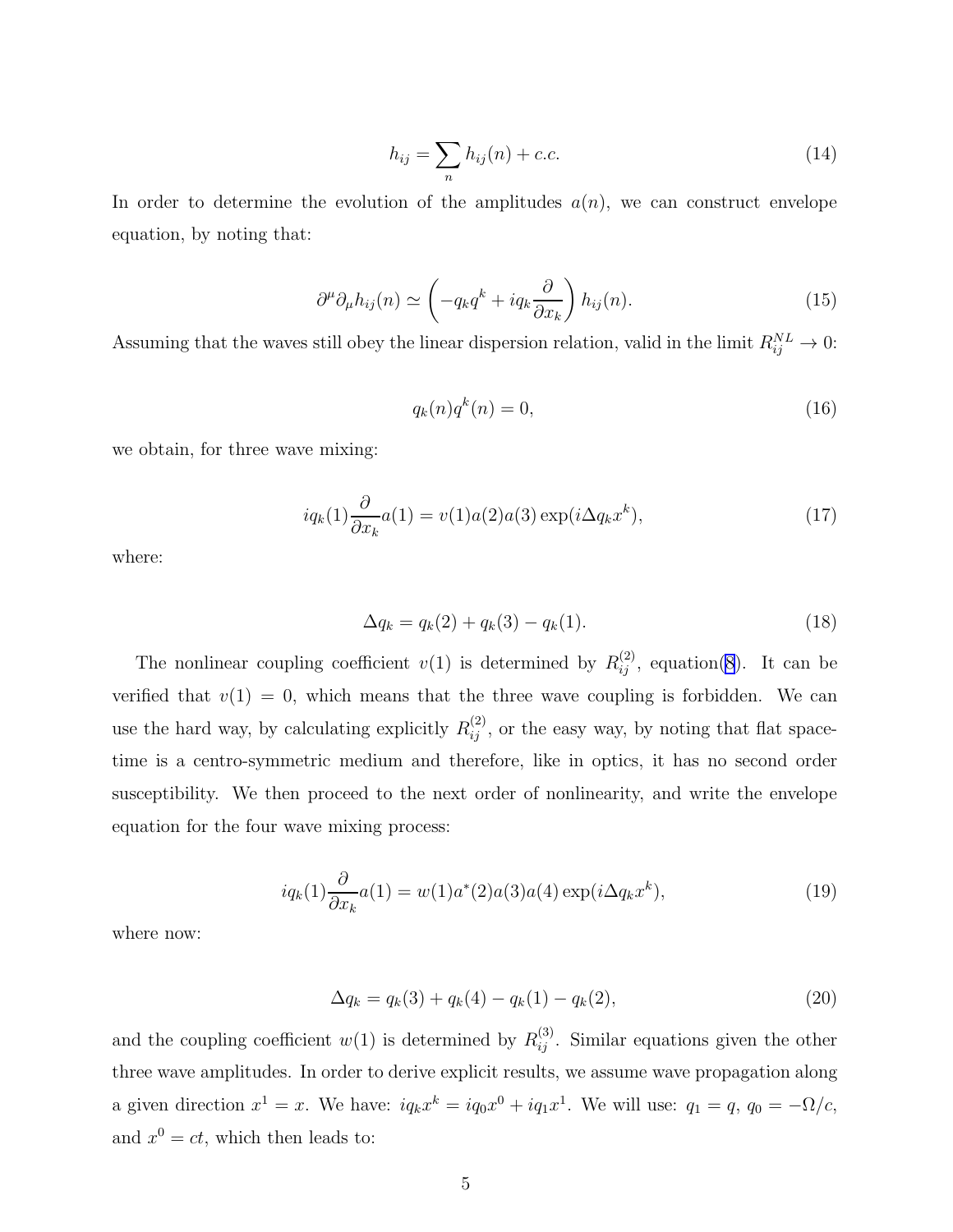$$
\exp(iq_k x^k) = \exp(iqx - i\Omega t). \tag{21}
$$

<span id="page-5-0"></span>The linear dispersion relation [\(16\)](#page-4-0) is:

$$
q_k x^k = \frac{\Omega^2}{c^2} - q^2 = 0.
$$
 (22)

This shows that flat space-time is non-dispersive. This means that, for  $\Omega(2) + \Omega(1) =$  $\Omega(1) + \Omega(2)$ , we can guarantee a perfect phase matching:

$$
\Delta q_k = 0. \tag{23}
$$

We will also have:

$$
iq_k \frac{\partial}{\partial x_k} = iq_k \eta^{kj} \frac{\partial}{\partial x^j} = iq \left( \frac{\partial}{\partial x} + \frac{1}{c} \frac{\partial}{\partial t} \right).
$$
 (24)

We can now introduce a variable  $z = x - ct$ , such that:

$$
iq(1)\frac{\partial}{\partial z}a(1) = w(1)a^*(2)a(3)a(4).
$$
 (25)

Let us use equation([9](#page-3-0)) to calculate. The result is:

$$
w(1) = \frac{1}{4} \epsilon^{ik*} \eta^{nm} \epsilon^{lp*}(2) \left\{ [q_l(3)\epsilon_{mi}(3) + q_i(3)\epsilon_{ml}(3) - q_m(3)\epsilon_{il}(3)] \right\}.
$$

$$
[q_n(4)\epsilon_{pk}(4) + q_k(4)\epsilon_{pn}(4) - q_p(4)\epsilon_{kn}(4)] - q_l(4)\epsilon_{np}(4)
$$

$$
[q_k(3)\epsilon_{pi}(3) + q_i(3)\epsilon_{pk}(3) - q_k(3)\epsilon_{ik}(3)] \} + permutation(2,3,4).
$$
 (26)

This is a very complicated expression, where the last term represents two terms formally identical to the first one, and obtained by permutation of the indices 2, 3 and 4. It is important to notice that, in order of magnitude, we have  $w(1) \simeq \Omega^2/c^2$ .

#### IV. SELF-PHASE MODULATION

An important particular case is obtained when the modes  $n = 1, 2, 3, 4$  coincide. The mode coupling equation([19](#page-4-0)) is then reduced to:

$$
iq\frac{\partial}{\partial z}a = w|a|^2 a.
$$
 (27)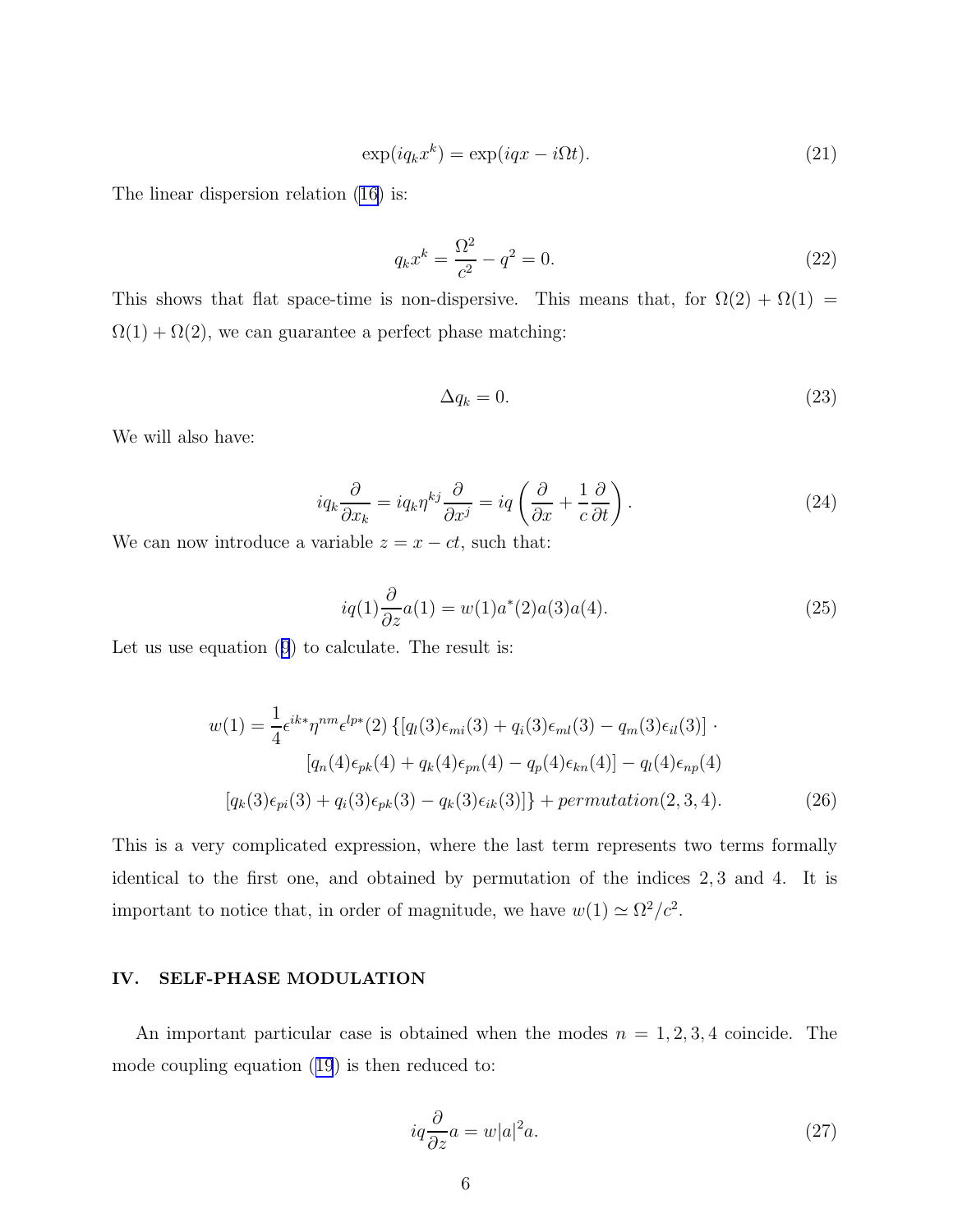It is instructive to compare it with the envelope equation for an optical pulse (for instance a laser pulse), with central frequency  $\omega_0$ , propagating in a nonlinear medium with group velocity  $v_0$ . Its electric field amplitude is described by the equation [\[9](#page-10-0)]:

$$
\left(\frac{\partial}{\partial x} + \frac{1}{v_0} \frac{\partial}{\partial t}\right) E_0 = i\omega_0 \alpha |E_0|^2 E_0.
$$
\n(28)

where  $E_0$  is the electric field amplitude and  $\alpha$  is the nonlinear coupling coefficient:

$$
\alpha = \frac{\omega_0}{k_0 c^2} \chi^{(2)}.\tag{29}
$$

Notice that equation can be written in a similar form:

$$
\left(\frac{\partial}{\partial x} + \frac{1}{c}\frac{\partial}{\partial t}\right) a = -i\frac{w}{q}|a|^2 a.
$$
\n(30)

Comparing with equation (28) we conclude that the equivalent nonlinear susceptibility of the flat space-time, which would be the gravitational wave version of the electromagnetic susceptibility  $\chi^{(2)}$  is equal one, whereas in optical materials the typical value is  $\chi^{(2)} \sim 10^{-16}$ . This means that he gravitational field is extremely nonlinear and that we expect to observe the same nonlinear effects as in optics at a much lower wave amplitudes. In particular, we can follow the usual optical approach and obtain a wavepacket solution of the form:

$$
a(x,t) = a(z) \exp[i\phi(z,t)],
$$
\n(31)

where the nonlinear phase is:

$$
\phi(z,t) = \phi_0 - \frac{w}{q} |a(z)|^2 t.
$$
\n(32)

This means that a gravitational wavepacket, even of very small amplitude, will suffer a selfphase modulation such that its central frequency  $\Omega$  will not remain fixed but will change along propagation, according to:

$$
\Omega = \Omega(0) - \frac{\partial \phi}{\partial t} = \Omega(0) - \frac{w}{qc} t \frac{\partial}{\partial z} |a(z)|^2.
$$
\n(33)

For instance, if we have a gaussian gravitational wave pulse of the form:

$$
|a(z)|^2 = a_0^2 \exp\left(-\frac{z^2}{z_0^2}\right),\tag{34}
$$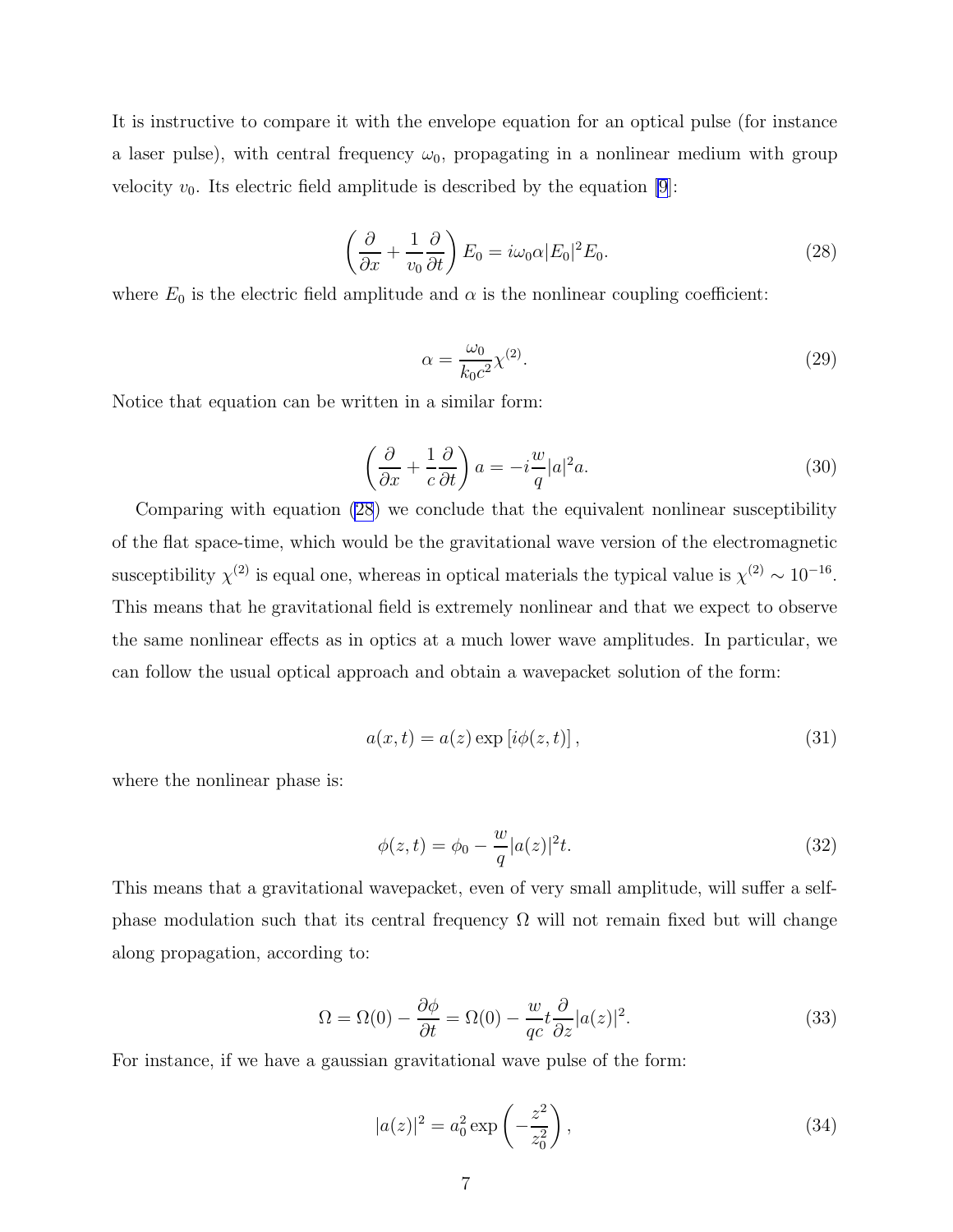we will obtain a gravitational wave frequency shift  $\Delta\Omega = \Omega - \Omega(0)$ :

$$
\Delta\Omega = \frac{w}{qc} \frac{2z}{z_0^2} |a(z)|^2 t. \tag{35}
$$

It contrast with what usually occurs in nonlinear optics, this frequency shift will be positive at the pulse front  $(z > 0)$ , and negative at the pulse rear  $(z < 0)$ . We also see that, for very large propagation times t this shift can be quite significant,  $\Delta\Omega \gg \Omega(0)$ , even for weak gravitational perturbations,  $a \ll 1$ , due to the already noticed strong nonlinearities. To be quantitative, let's see what conditions have to be fulfilled in order to have the same effect as in nonlinear optics, i.e., to have the same frequency shift  $\frac{\Delta\Omega}{\Omega_{\text{opt}}} = \frac{\Delta\Omega}{\Omega}$  $\frac{\Delta\Omega}{\Omega}$ <sub>grav</sub>. In order to satisfy this condition we have to have

$$
|a(z)|^2 \sim |E_0|^2 \chi_{opt}^{(2)} \frac{d_{opt}}{d_{grav}},
$$
\n(36)

where  $d_{opt}$  is a length travelled by light in usual experiments, and  $d_{grav}$  is the length travelled by a gravitational wave until it reaches the gravitational wave detector. As a typical example, we have  $d_{opt} \sim 10^{-3}$ m,  $|E_0|^2 \chi_{opt}^{(2)} \sim 10^{-2}$ . For these values, we get

$$
|a(z)| \sim \frac{6 \times 10^{-13}}{\left[d_{grav}(Kpc)\right]^{1/2}},\tag{37}
$$

where the distance is now measured in  $Kpc$ . For a gravitational wave produced by any reasonable astrophysical event, our best expectations [\[14\]](#page-11-0) give  $a \sim 10^{-21}$ , as the wave arrives on Earth. But, along its path from the radiation source to the Earth, its amplitude will remain significantly higher over large distances. It seems therefore very likely that such an effect will indeed take place.

#### V. HARMONIC CASCADE

Another possibility of nonlinear gravitational wave coupling is the generation of a large spectrum of harmonics of the initial frequency  $\Omega(0)$ . Here, in principle, the sum over n will extend to infinity:

$$
h_{ij} = \sum_{n = -\infty}^{\infty} h_{ij}(n).
$$
 (38)

We will also have: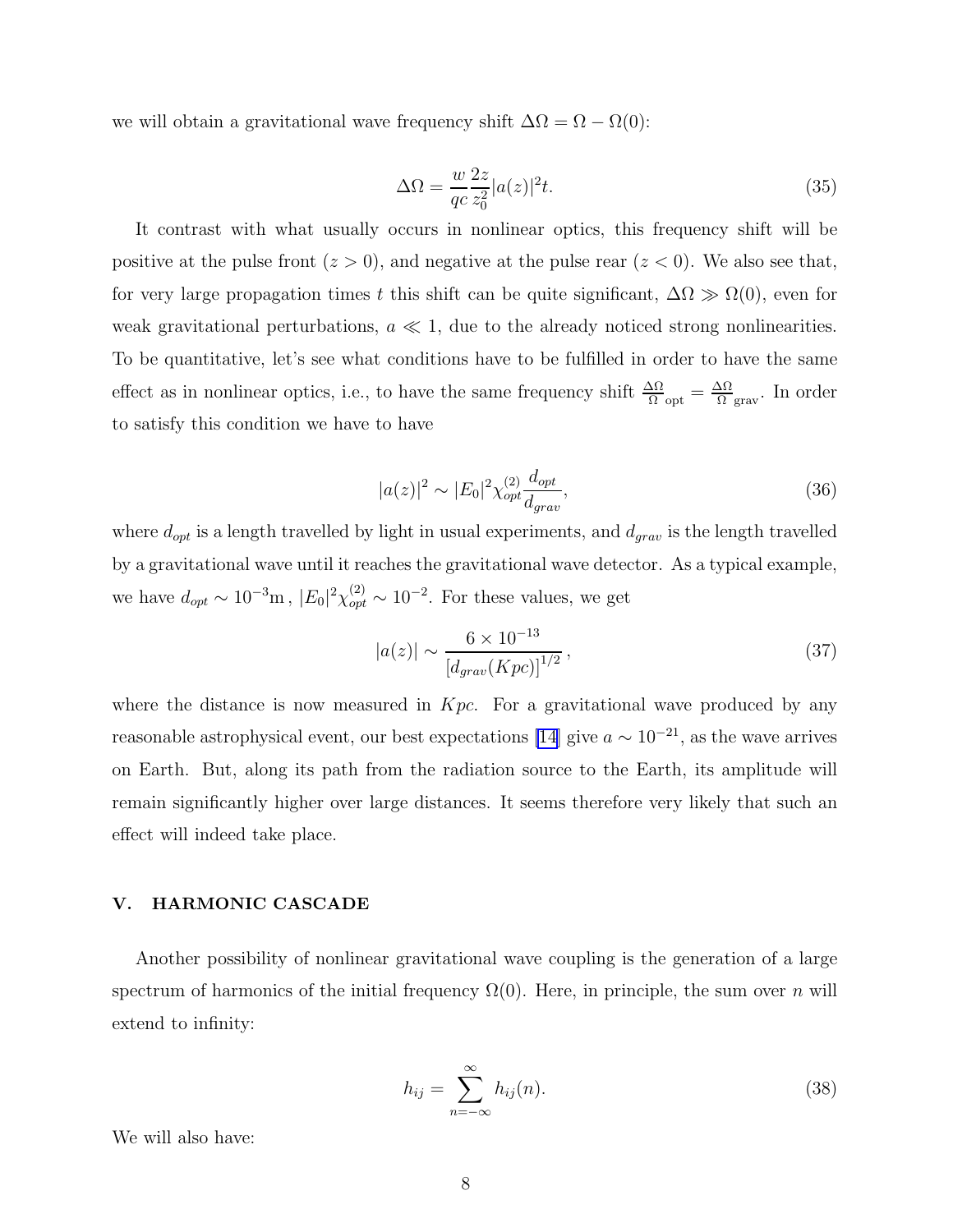$$
q_k(n) = nq_k. \tag{39}
$$

Four wave mixing between these different harmonics will occur, where a perfect phasematching condition can be verified:

$$
\Delta q_k = [q_k(2) + q_k(n-1)] - [q_k(1) + q_k(n)] = 0.
$$
\n(40)

For the present case, an envelope equation for the amplitudes of the different harmonics can be derived, in the same way as equation [\(19](#page-4-0)). Assuming that the fundamental and the first harmonics are dominant,  $|h_{ij}(n = 1, 2) \gg h_{ij}(n \neq 1, 2)$ , we can retain only two of the mixing terms and get, for propagation along one given direction  $x$ :

$$
iq(n)\left(\frac{\partial}{\partial x} + \frac{1}{c}\frac{\partial}{\partial t}\right)a(n) = w(n)[a^*(1)a(2)a(n-1) + a(1)a^*(2)a(n+1)].\tag{41}
$$

where  $w(n)$  is determined by an expression similar to equation [\(26](#page-5-0)). Let us now define:

$$
a^*(1)a(2) = Ie^{i\delta}, \t\t(42)
$$

where I and  $\delta$  are real. In order to get order of magnitude analytical solutions, let us assume that  $w(n) \propto q(n)$ , and let us also neglect the amplitude variations of the dominant modes, which means that the intensity parameter  $I$  is approximately constant. We are then led to:

$$
\frac{\partial}{\partial z}a(n) = iw\left[e^{i\delta}a(n-1) + e^{-i\delta}a(n+1)\right],\tag{43}
$$

with:

$$
w = -\frac{w(n)}{q(n)}I.
$$
\n(44)

It is now convenient to introduce new amplitude variables  $b(n)$ , such that:

$$
a(n) = (-1)^{n/2} e^{in\delta} b(n),
$$
\n(45)

and we get:

$$
\frac{\partial}{\partial z} = w \left[ b(n-1) - b(n+1) \right]. \tag{46}
$$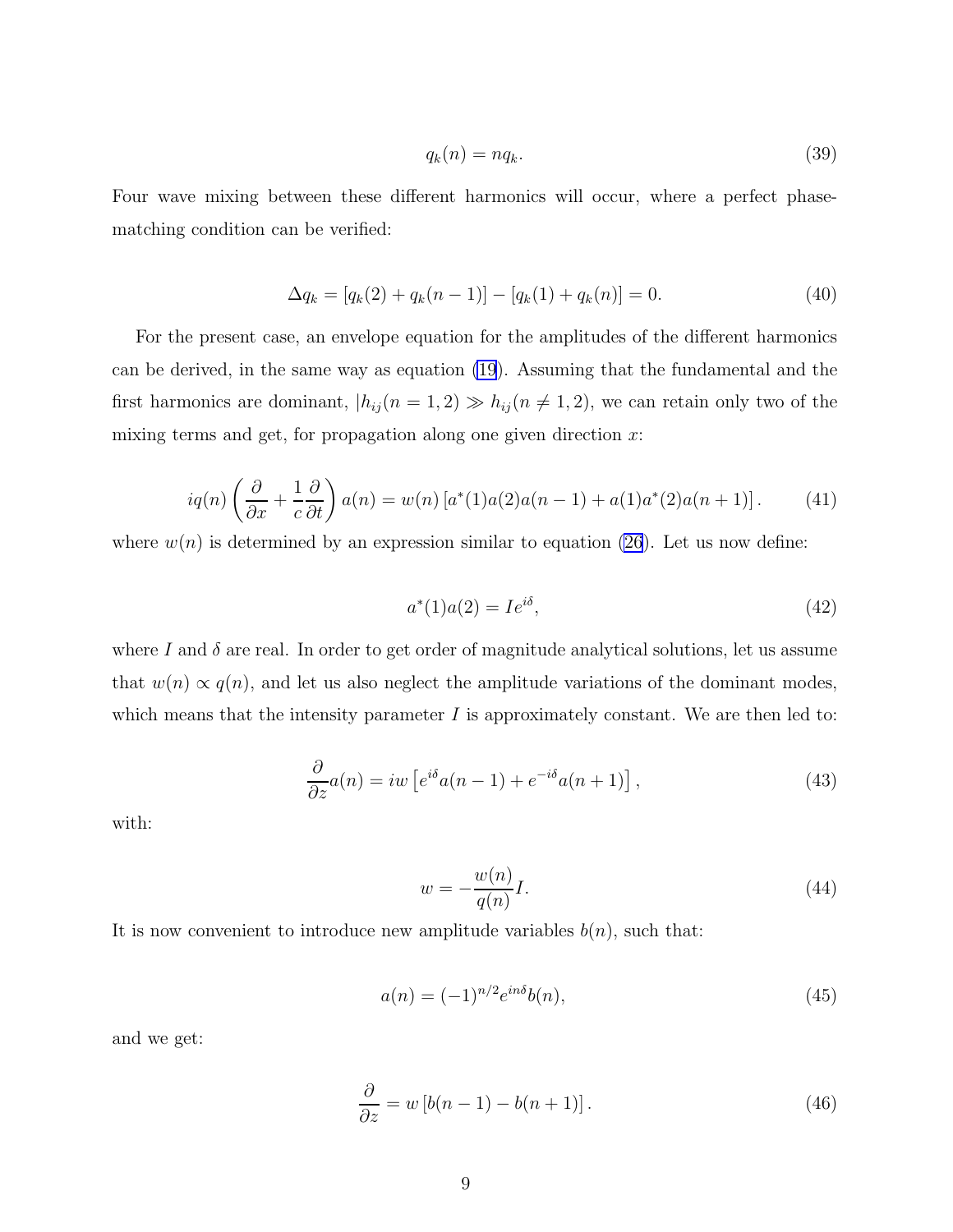Using  $\tau = wz$ , we can reduce this equation to the well known recurrence relation for Bessel functions:

$$
\frac{\partial}{\partial \tau}b(n) = b(n-1) - b(n+1). \tag{47}
$$

An adequate solution will then be given in terms of Bessel functions of the first kind  $J_n(\tau)$ , such as:

$$
b(n,\tau) = AJ_n(\tau) + A'J_{n-1}(\tau),
$$
\n(48)

where the two constants  $A$  an  $A'$  are determined by the initial conditions:

$$
A = a(n = 1, \tau = 0) , \quad A' = a(n = 2, \tau = 0), \tag{49}
$$

and all the other harmonic wave amplitudes as assumed to be initially equal to zero:  $a(n \neq$  $1, 2; \tau = 0$ ). Notice that this solution satisfies energy conservation, in the sense that:

$$
\sum_{n=-\infty}^{\infty} |b(n,\tau)|^2 = const.
$$
\n(50)

It is then an adequate, if if particular, solution to the problem of harmonic generation of low amplitude gravitational waves propagating in a flat space-time.

#### VI. CONCLUSIONS

Nonlinear wave coupling of gravitational waves was considered in this work. The problem of low amplitude waves in flat space-time was examined, in order to extract the main physical consequences with the simplest possible formal complexity and to establish clear connections with the well known effects occurring in nonlinear optics.

In particular, the gravitational equivalent to the optical second and third order susceptibility was derived. It was shown that the second order gravitational susceptibility is equal to zero and, consequently, the process of three nonlinear wave coupling is forbidden. This is not surprising because the flat space-time background considered here can be seen as a centro-symmetric material medium. This property will eventually disappear in curved space-time.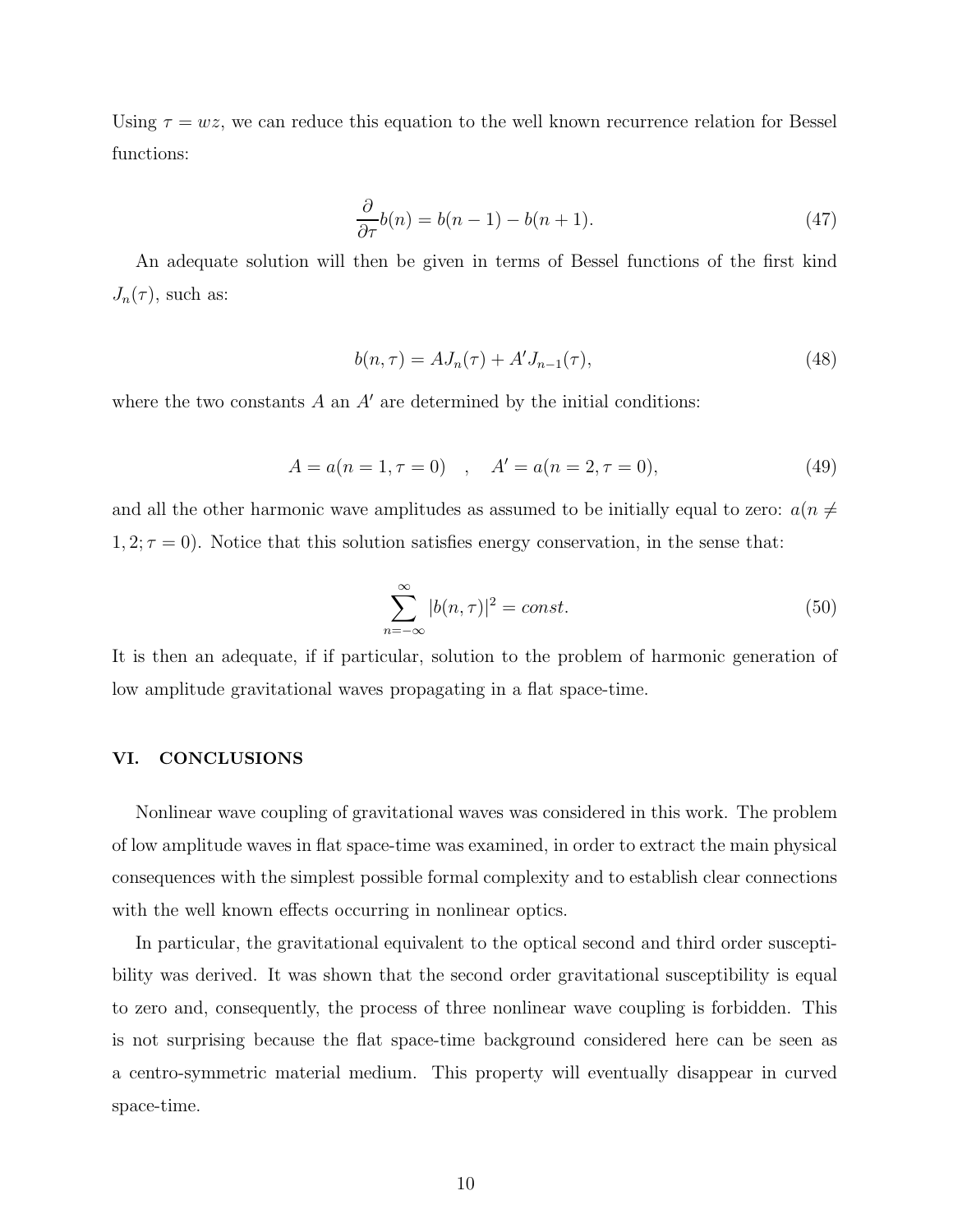<span id="page-10-0"></span>In contrast, the gravitational third order susceptibility was shown to be equal to one, thus meaning that the flat space-time is a strongly nonlinear medium. As in optics, four wave mixing processes can then be considered. But, unlike the case of optical phenomena, these wave mixing processes can become relevant even for very low wave amplitudes. The particularly important cases of generation of harmonic cascades and of self phase modulation were considered, and explicit analytical solutions were derived. They show that a significant spectral broadening and spectral energy dilution can then take place, specially in the vicinity of radiation sources where the wave amplitudes are non-negligible. Such energy dilution is not considered in the usual estimates for gravitational wave detection [4, [15\]](#page-11-0) and could eventually lower the prospects for direct observation of these waves near the Earth.

Finally, it should be noticed that self phase modulation occurring in optics can be described as a particular example of photon acceleration [\[16, 17](#page-11-0)]. In analogy, the present result showing the existence of self phase modulation of gravitational wave pulses could also be interpreted as graviton acceleration. This aspect will be explored in a future work.

- [1] S. Weinberg, Gravitation and Cosmology, Wiley, New York (1972).
- [2] L.D. Landau and E.M. Lifshitz, The Classical Theory of Fields, Butterworth-Heinemann, Oxford (1975).
- [3] J.H. Taylor, Rev. Mod. Phys., 66, 711 (1994).
- [4] L.P. Grishchuk, V.M. Lipunov, K.A. Postnov, M.E. Prokhorov and B.S. Sathyaprakash, Usp. Phys. Nauk, 171, 3 (2001) [Phys. Usp., 44, 1 (2001)].
- [5] V.A. Belinskii and V.E. Zakharov, Zh. Eksp. Teor. Fiz., 75, 1955 (1978) [Sov. Phys. JETP, 48, 985 (1978)].
- [6] B.J. Carr and E. Verdaguer, Phys. Rev. D, 28, 2995 (1983).
- [7] J. Ibanez and E. Verdaguer, Phys. Rev. D, 31, 251 (1985).
- [8] A. Feinstein and Ch. Charach, Class. Quantum Grav., **3** L5 (1986).
- [9] R.W. Boyd, Nonlinear Optics, Academic Press, New York (1992).
- [10] P.T. Boyd, J.M. Centrella and S.A. Klasky, *Phys. Rev. D*, **43**, 379 (1991).
- [11] V.A. Belinskii and V.E. Zakharov, Zh. Eksp. Teor. Fiz., 77, 3 (1979) [Sov. Phys. JETP, 50, 1 (1979)].